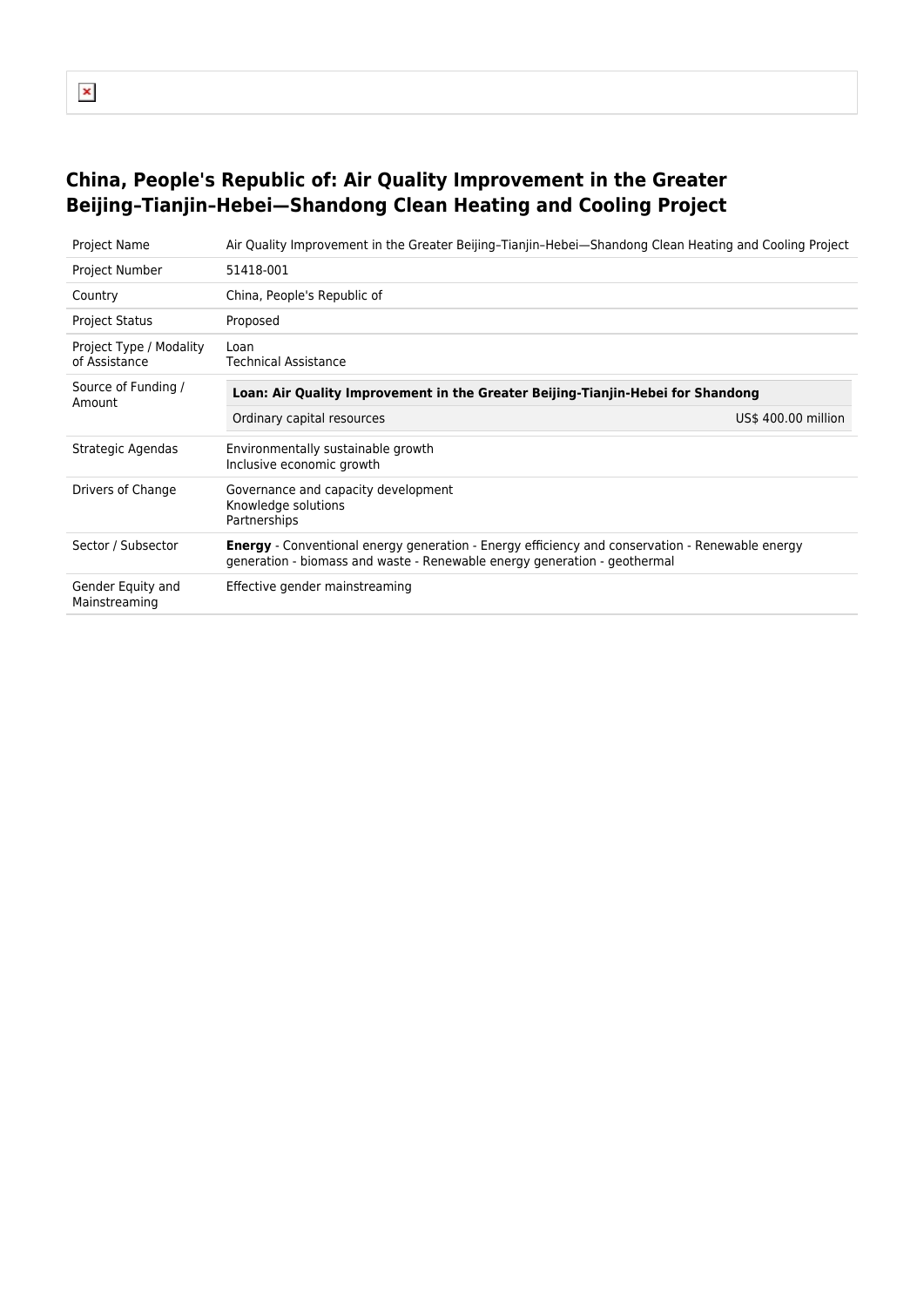Description The proposed project will implement three clean heating and cooling subprojects to accelerate air pollution abatement in Shandong Province. The heating and cooling projects proposed are innovative, as they will combine renewable energy technologies and waste heat recovered from industry and power plants to reduce the energy and carbon intensity of heat production and refrigeration, and thereby reduce air pollution and greenhouse gas emissions, as well as the heat island effect in urban areas. An overview of each subproject is provided below.

|                                                         | each subproject is provided below.<br>Subproject 1: West Jinan Waste Heat Utilization and Clean Energy Subproject. This subproject will provide<br>heat to urban residents, industrial, and business customers. The technologies to be used on the project<br>include: (i) Large temperature difference waste heat exchange technology is adopted for transporting<br>waste heat from the nearby power plants to the city, which will increase the heat transport capacity by<br>more than 50% than using the standard technology, and same time reduce electricity consumption for<br>cycling pumps. The large temperature difference is achieved by lowering the temperature of return water<br>to the primary pipeline. The waste heat will be used to supply heating to about 80 million m2 of buildings;<br>ii) Year-round heat supply needs to be provided to an industrial park with industrial and business)<br>customers located in west linan. A biomass-based combined heating and power plant using biomass<br>briquette made of agriculture waste will supply heating to 1.54 million m2 buildings and will generate<br>electricity of 133 GWh per year. A feedstock assessment showed that only 12% of the available agriculture<br>waste will be consumed by the biomass plant; (iii) Jinan is endowed with geothermal resources. Deep-well<br>geothermal offers an environmentally friendly alternative to the current practice of using coal-based space<br>heating. Deep-well reinjection technology will be used to extract and exchange heat from the underground<br>water, which will then be filtered and recharged back to the same aquifer; and (iv) For a few newly built<br>resident communities not covered by the heating network and where geothermal resource is not available,<br>distributed gas-fired boilers will be used. This subproject enables Jinan to fully utilize waste heat in the<br>neighboring regions, to form a waste heat-dominated heating system, with distributed energy supply from<br>biomass, geothermal and natural gas as supplementary.<br>Subproject 2: Shanghe Coal-Free Clean Heating Demonstration Subproject. This subproject covers the<br>urban area of Shanghe County, the semi-urban area of 11 towns and 80,000 rural households where coal-<br>fired stoves or coal-fired boilers are common for space heating. The subproject will use geothermal energy<br>as the main heat source to replace coal-fired heating. Other clean options, such as air-source heat pump,<br>are selected as distributed heating source where the pipeline network is not available. Gas-fired boilers will<br>be an auxiliary heat source. This subproject also plans to retrofit total 660,400 m2 of urban buildings and<br>30,000 rural households to improve their energy efficiency. Based on the available resources, heavily<br>polluting coal-fired stoves in 80,000 rural households will be replaced by air-to-air heat pumps, air-to-water<br>heat pumps, heat-storage radiators, carbon crystal plate radiators and small household gas heaters. This<br>subproject will play an important role in, and have demonstration effect to, other counties in the northern<br>PRC who are also facing similar air quality issues caused by the winter heating.<br>Subproject 3: East Jinan Low-Emission Combined District Heating and Cooling Subproject. East Jinan is<br>where the central business district located. The large amount of heating and cooling demands in this area<br>requires a low-emission system supplying both heat and cooling. For heating supply, two options will be<br>used: (i) Industrial waste heat through long-distance pipeline will be used to supply heat to 6.2 million m2<br>buildings; and (ii) Electrode boilers with heat storage will use off-peak electricity at night, and then deliver<br>hot water to the households in the day time to heat up to 700,000 m2 area. For district cooling, two<br>technologies will be adopted: (i) Ice storage, which uses off-peak electricity during the night and stores the<br>cooling energy in the form of ice. During peak hours in the daytime, ice is melted to provide cooling; and<br>(ii) When the cooling demand is large enough, lithium bromide absorption chiller driven by the waste heat<br>from the power plant will be used to deliver cold water to the consumers through long-distance pipelines.<br>The subproject aims to expand the area of waste heat supply, and at the same time use off-peak electricity |
|---------------------------------------------------------|-----------------------------------------------------------------------------------------------------------------------------------------------------------------------------------------------------------------------------------------------------------------------------------------------------------------------------------------------------------------------------------------------------------------------------------------------------------------------------------------------------------------------------------------------------------------------------------------------------------------------------------------------------------------------------------------------------------------------------------------------------------------------------------------------------------------------------------------------------------------------------------------------------------------------------------------------------------------------------------------------------------------------------------------------------------------------------------------------------------------------------------------------------------------------------------------------------------------------------------------------------------------------------------------------------------------------------------------------------------------------------------------------------------------------------------------------------------------------------------------------------------------------------------------------------------------------------------------------------------------------------------------------------------------------------------------------------------------------------------------------------------------------------------------------------------------------------------------------------------------------------------------------------------------------------------------------------------------------------------------------------------------------------------------------------------------------------------------------------------------------------------------------------------------------------------------------------------------------------------------------------------------------------------------------------------------------------------------------------------------------------------------------------------------------------------------------------------------------------------------------------------------------------------------------------------------------------------------------------------------------------------------------------------------------------------------------------------------------------------------------------------------------------------------------------------------------------------------------------------------------------------------------------------------------------------------------------------------------------------------------------------------------------------------------------------------------------------------------------------------------------------------------------------------------------------------------------------------------------------------------------------------------------------------------------------------------------------------------------------------------------------------------------------------------------------------------------------------------------------------------------------------------------------------------------------------------------------------------------------------------------------------------------------------------------------------------------------------------------------------------------------------------------------------------------------------------------------------------------------------------------------------------------------------------------------------------------------------------------------------------------------------------------------------------------------------------------------------------------------------------------------------------------------------------------------------------------------------------------------------------------------------------------------------------------------------------------------------------------------------------------------------------------------------------------------------------------------------------------------------------------------------------------------------------------------------------------|
| Project Rationale and<br>Linkage to<br>Country/Regional | to produce and store heating and cooling capacity to improve the waste heat utilization and shift peak load.<br>The proposed project responds directly to the urgent national, provincial, and municipal government<br>priorities to reduce coal consumption and improve air quality by introducing more efficient methods and<br>advanced technology for heat production, through coal substitution and utilizing cleaner sources of energy                                                                                                                                                                                                                                                                                                                                                                                                                                                                                                                                                                                                                                                                                                                                                                                                                                                                                                                                                                                                                                                                                                                                                                                                                                                                                                                                                                                                                                                                                                                                                                                                                                                                                                                                                                                                                                                                                                                                                                                                                                                                                                                                                                                                                                                                                                                                                                                                                                                                                                                                                                                                                                                                                                                                                                                                                                                                                                                                                                                                                                                                                                                                                                                                                                                                                                                                                                                                                                                                                                                                                                                                                                                                                                                                                                                                                                                                                                                                                                                                                                                                                                                                |
| Strategy                                                | such as natural gas and renewable energy, and reducing raw coal burning among households. The<br>proposed project is well aligned with the priorities on managing climate change and environment in ADB's<br>Country Partnership Strategy (2016 2020) and will support the government's priorities in realizing an<br>ecological civilization, articulated in its 13th plan and at the 19th Party Congress for the Central Committee<br>of the Communist Party. It will also support key strategic priorities of tackling climate change, accelerating<br>progress in gender equality and making cities more livable of ADB's Strategy 2030.                                                                                                                                                                                                                                                                                                                                                                                                                                                                                                                                                                                                                                                                                                                                                                                                                                                                                                                                                                                                                                                                                                                                                                                                                                                                                                                                                                                                                                                                                                                                                                                                                                                                                                                                                                                                                                                                                                                                                                                                                                                                                                                                                                                                                                                                                                                                                                                                                                                                                                                                                                                                                                                                                                                                                                                                                                                                                                                                                                                                                                                                                                                                                                                                                                                                                                                                                                                                                                                                                                                                                                                                                                                                                                                                                                                                                                                                                                                                |

Impact Air pollution reduced and public health in the BTH region improved

| Outcome | Emissions of pollutants and carbon dioxide in Shandong Province reduced |  |  |
|---------|-------------------------------------------------------------------------|--|--|
|---------|-------------------------------------------------------------------------|--|--|

| Geographical Location | Shandong |
|-----------------------|----------|
|-----------------------|----------|

| <b>Safeguard Categories</b> |   |
|-----------------------------|---|
| Environment                 | А |
| Involuntary Resettlement    |   |
| Indigenous Peoples          |   |